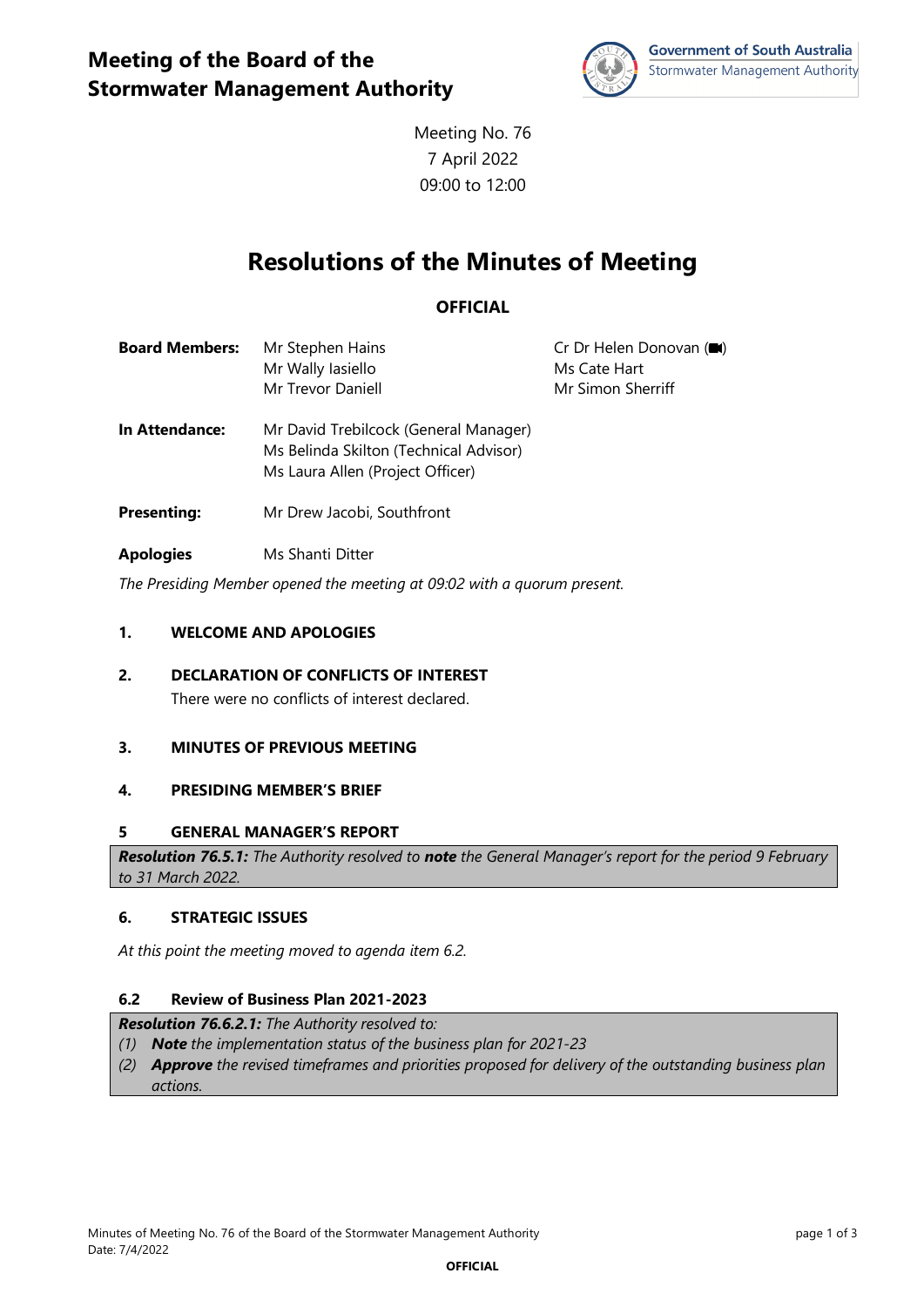## **6.3 Recommendation of Strategic Plan and Business Plan to the Minister for Environment and Water**

*Resolution 76.6.3.1: The Authority resolved to delegate authority to the Presiding Member to send correspondence to the Minister for Climate, Environment and Water.*

*At this point Mr Drew Jacobi was invited into the room and the agenda moved to item 6.1.*

## **6.1 Stormwater Management Planning Priorities Project**

*Resolution 76.6.3.1: The Authority resolved to:*

- *(1) Note the development of the prioritisation framework*
- *(2) Request that the General Manager prepare a communications strategy for consultation and release of the Stormwater Management Planning Priorities 2022, and a report on implications of the new priorities document for the Authority's policies and practices.*

*At this point, Mr Drew Jacobi left the meeting and the meeting moved to agenda item 7.*

## **7. STRATEGIC PROJECTS**

- **7.1 BHKC Stormwater Project**
- **7.2 Gawler River Flood Management Program**

## **8. STORMWATER MANGEMENT PLANS**

#### **8.1 High-priority SMPs**

*Resolution 76.8.1.1: The Authority resolved to note the status of the preparation of high-priority SMPs and other supported SMPs.*

## **9. STORMWATER MANAGEMENT FUND APPLICATIONS**

- **9.1 City of Playford—Various SMPs—update**
- **10. OTHER BUSINESS**
- **10.1 Severe weather event 21-25 January 2022—update**
- **11. ADMINISTRATION**

Nil

## **12. NEXT MEETING**

Wednesday 1 June 2022, 13:00 to 16:00

*The Presiding Member closed the meeting at 10:50am.*